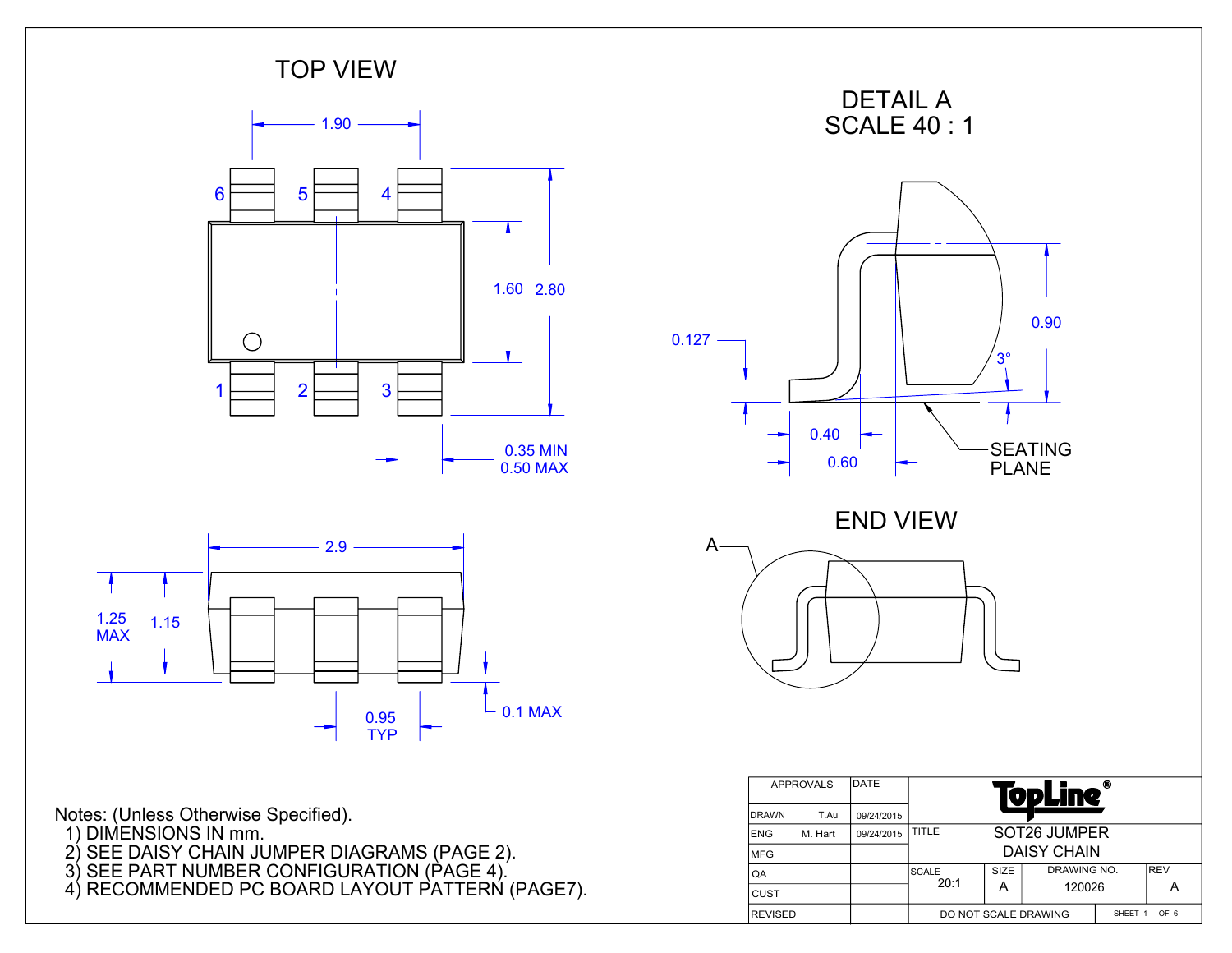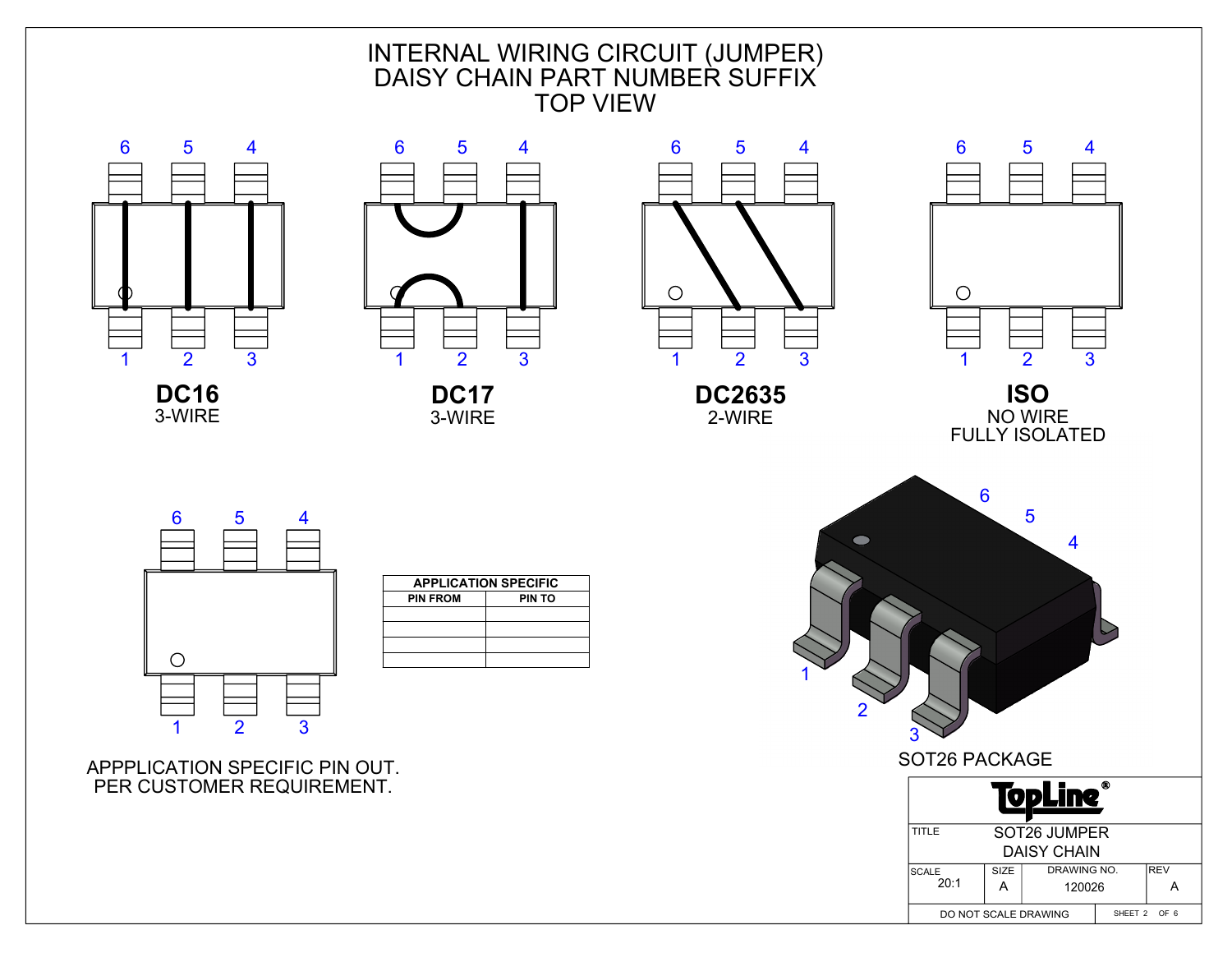

RW = GOLD WIRE-BOND.

| <b>TEMPERATURE RATING</b>              |                                     |  |  |  |  |
|----------------------------------------|-------------------------------------|--|--|--|--|
| <b>JUNCTION TEMP TJ</b>                | $150^{\circ}$ C                     |  |  |  |  |
| <b>STORAGE TEMP Tstg</b>               | $-65^{\circ}$ C TO 150 $^{\circ}$ C |  |  |  |  |
| PEAK REFLOW TEMP<br>Treflow 10 SECONDS | $260^{\circ}$ C                     |  |  |  |  |

| <b>THERMAL RESISTANCE</b>                            |        |  |  |  |  |
|------------------------------------------------------|--------|--|--|--|--|
| JUNCTION TO AMBIENT <sup>1</sup><br>Ta=25°) Rth(j-a) | 350K/W |  |  |  |  |

| ELECTRICAL RESISTANCE MILIOHM (DC) MAX |                                                                              |               |                      |               |                |               |               |  |
|----------------------------------------|------------------------------------------------------------------------------|---------------|----------------------|---------------|----------------|---------------|---------------|--|
| <b>CIRCUIT</b>                         | PIN 1 TO 2 PIN 3 TO 4 PIN 5 TO 6 PIN 1 TO 6 PIN 2 TO 5 PIN 2 TO 6 PIN 3 TO 5 |               |                      |               |                |               |               |  |
| <b>DC16</b>                            | $- -$                                                                        | 50 m $\Omega$ | $- -$                | 50 m $\Omega$ | 50 m $\Omega$  | --            | $- -$         |  |
| <b>DC17</b>                            | 50 m $\Omega$                                                                | 50 m $\Omega$ | $50 \text{ m}\Omega$ | --            | $- -$          | --            | $- -$         |  |
| DC2635                                 | $50 \text{ m}\Omega$                                                         | 50 m $\Omega$ | 50 m $\Omega$        | 50 m $\Omega$ | 150 m $\Omega$ | 50 m $\Omega$ | 50 m $\Omega$ |  |

| <b>MAXIMUM ELECTRICAL (DC) RATING</b> |                    |  |  |  |  |  |
|---------------------------------------|--------------------|--|--|--|--|--|
| <b>WORKING VOLTAGE</b>                | 100V               |  |  |  |  |  |
| <b>CURRENT RATING</b>                 | 150 <sub>m</sub> A |  |  |  |  |  |
| <b>POWER @ 25 °C</b><br>200mV         |                    |  |  |  |  |  |

| ⋒<br>VDL                                                           |                                    |  |  |  |  |  |  |
|--------------------------------------------------------------------|------------------------------------|--|--|--|--|--|--|
| TITLE                                                              | SOT26 JUMPER<br><b>DAISY CHAIN</b> |  |  |  |  |  |  |
| <b>REV</b><br>DRAWING NO.<br>SIZE<br><b>SCALE</b><br>8:1<br>120026 |                                    |  |  |  |  |  |  |
| SHEET 3 OF 6<br>DO NOT SCALE DRAWING                               |                                    |  |  |  |  |  |  |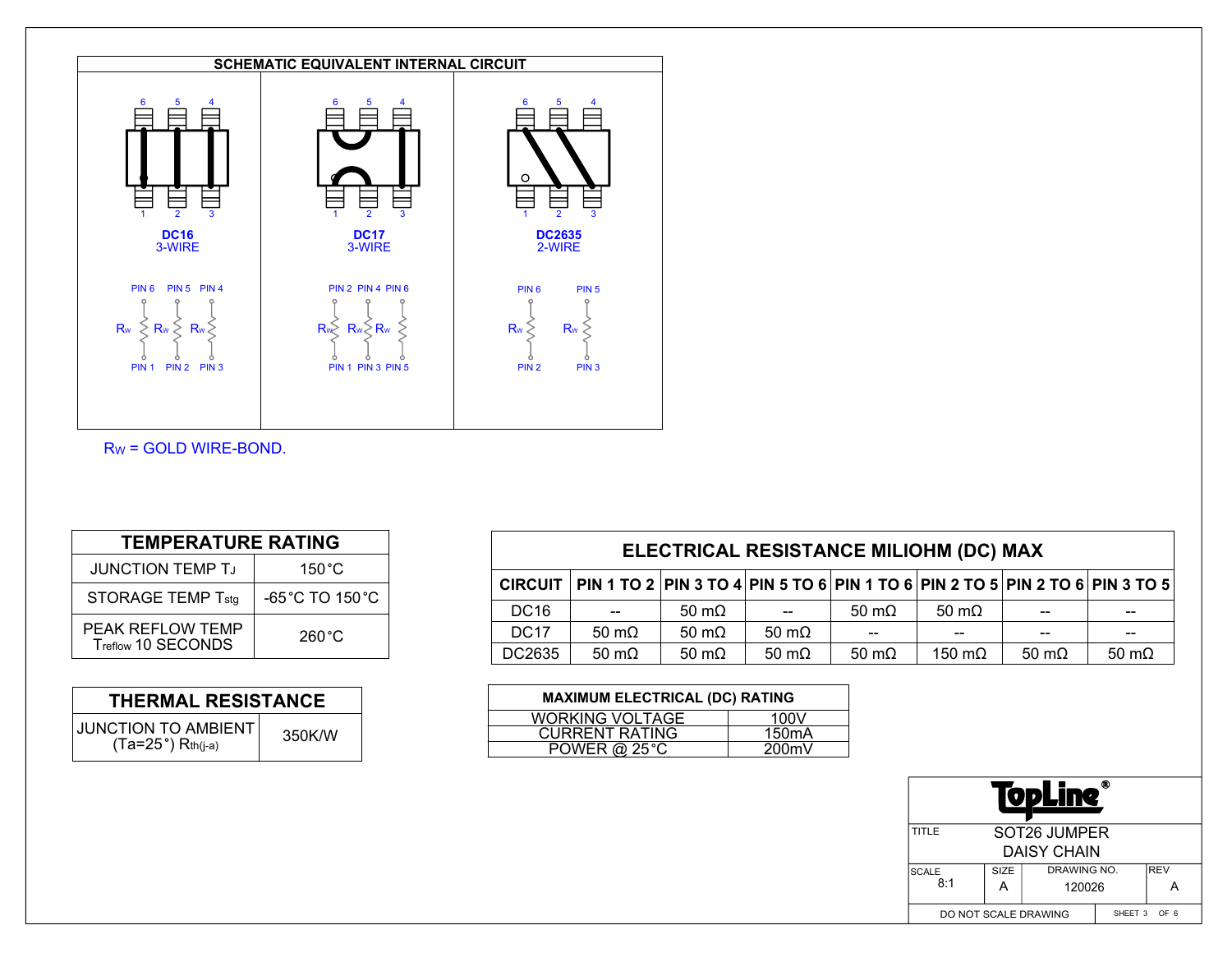

ISO = ISOLATED CIRCUIT

| <b>PART NUMBER</b>  | <b>SHORTED</b><br><b>PINS</b> | <b>NOTES</b>             | <b>RoHS</b><br><b>Pb-FREE LEVEL</b> | <b>MSL</b> | <b>HALOGEN</b><br><b>FREE</b> | <b>GRADE</b>      | <b>TOP</b><br><b>MARK</b> |
|---------------------|-------------------------------|--------------------------|-------------------------------------|------------|-------------------------------|-------------------|---------------------------|
| SOT26E7A-T          | N/A                           | <b>DUMMY</b>             | <b>YES</b>                          | 3          | <b>NO</b>                     | <b>COMMERCIAL</b> | N/A                       |
| SOT26E7A-T-ISO      | <b>NONE</b>                   | <b>FULLY</b><br>ISOLATED | <b>YES</b>                          | 3          | NO                            | <b>COMMERCIAL</b> | <b>ISO</b>                |
| SOT26E7A-T-DC16D    | $1-6, 2-5, 3-4$               | 3-WIRE                   | <b>YES</b>                          | 3          | <b>NO</b>                     | <b>COMMERCIAL</b> | D <sub>16</sub>           |
| SOT26E7A-T-DC17D    | $1-2, 3-4, 5-6$               | 3-WIRE                   | <b>YES</b>                          | 3          | <b>NO</b>                     | <b>COMMERCIAL</b> | D <sub>17</sub>           |
| SOT26E7A-T-DC2635   | $2-6, 3-5$                    | 2-WIRES                  | <b>YES</b>                          | 3          | <b>NO</b>                     | <b>COMMERCIAL</b> | 26                        |
|                     |                               |                          |                                     |            |                               |                   |                           |
| SOT26E7A-T-DC16H    | $1-6, 2-5, 3-4$               | 3-WIRE                   | <b>YES</b>                          | 1          | <b>YES</b>                    | <b>COMMERCIAL</b> | 16H                       |
|                     |                               |                          |                                     |            |                               |                   |                           |
| SOT26E7A-T-DC17H    | $1-2, 3-4, 5-6$               | 3-WIRE                   | <b>YES</b>                          | 1          | <b>YES</b>                    | <b>COMMERCIAL</b> | 17H                       |
|                     |                               |                          |                                     |            |                               |                   |                           |
| SOT26E7A-T-DC2635-H | <b>ALL</b>                    | 2-WIRES                  | <b>YES</b>                          | 1          | <b>YES</b>                    | <b>COMMERCIAL</b> | 26H                       |

NOTES: ADD "D" TO END OF PART NUMBER FOR DUMMY SILICON DIE. N/A = NOT DEFINED

**ODL** TITLE SOT26 JUMPER DAISY CHAIN **SCALE** SIZE DRAWING NO. REV 25:1 A 120026 ASHEET 4 OF 6 DO NOT SCALE DRAWING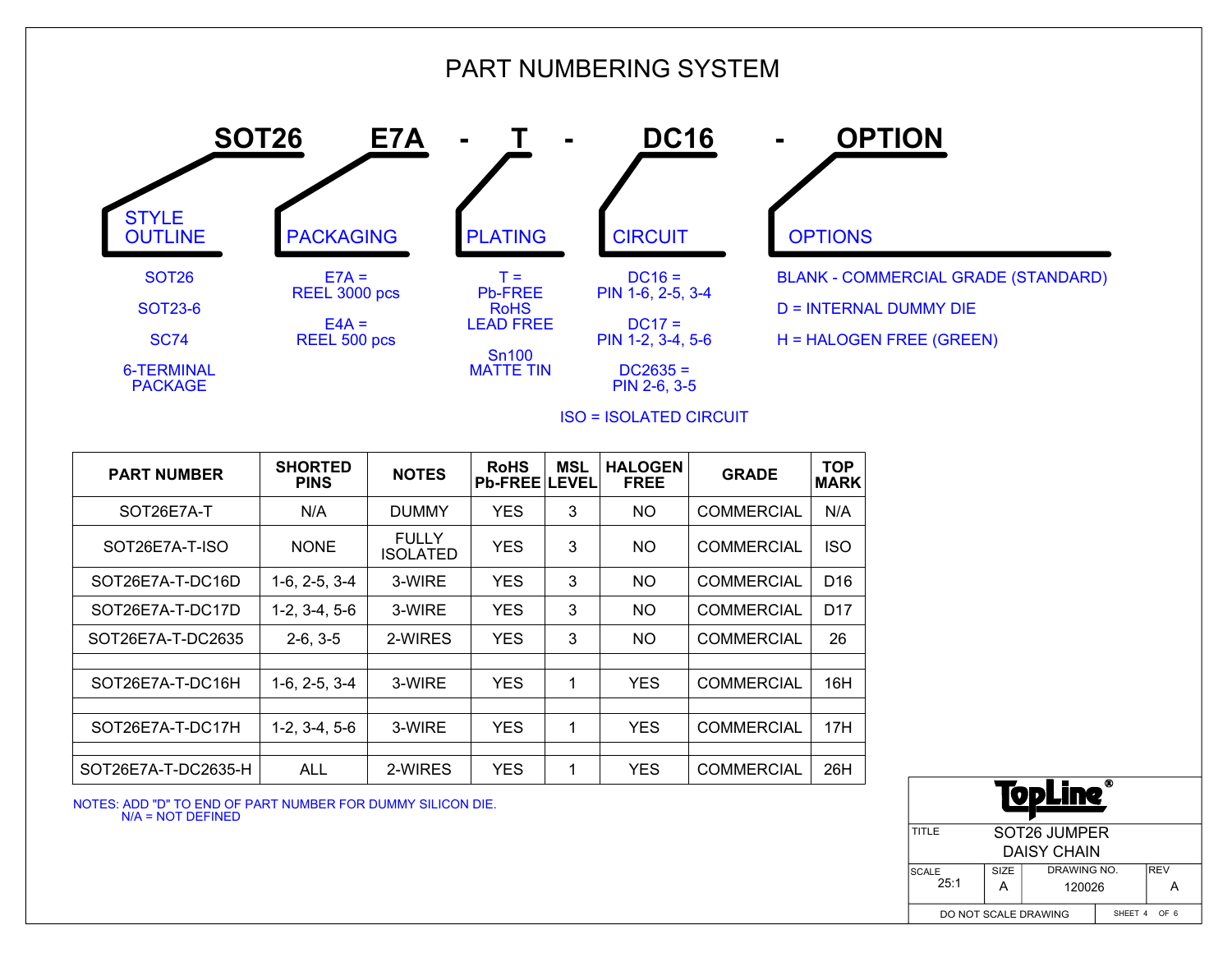